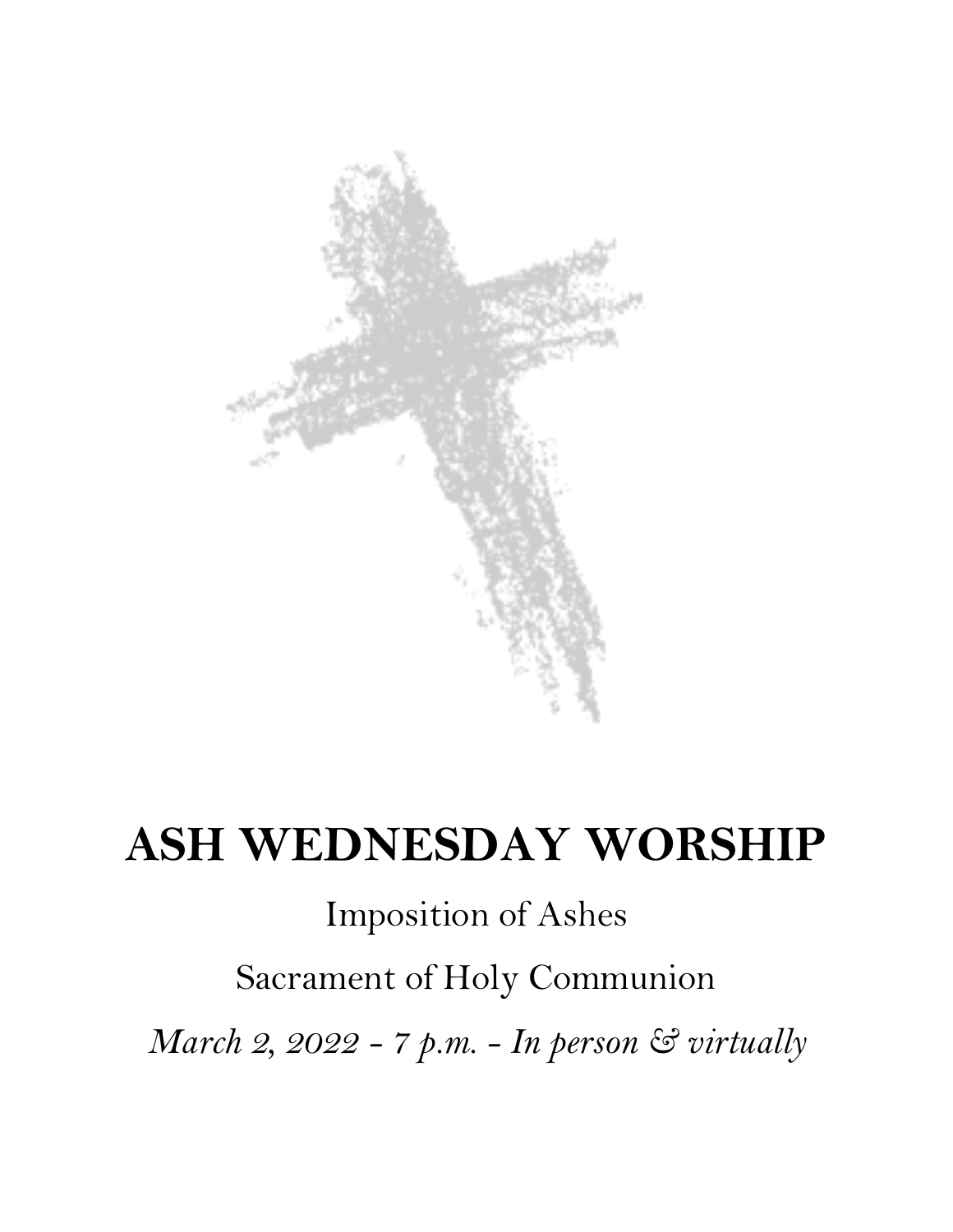# **ASH WEDNESDAY**

### **Greeting**

- P: The Lord be with you.
- **C: And also with you.**

#### **Prayer of the Day**

**C:** Let us prayer together: **Almighty and ever-living God, you hate nothing you have made, and you forgive the sins of all your children. Create in us new and honest hearts, so that, truly repenting of our sins, we may experience from you, the God of mercy, full pardon and forgiveness; through your Son, Jesus Christ our Lord, who lives and reigns with you and the Holy Spirit, one God, now and forever. Amen.**

**Scripture Reading**  Isaiah 58:1-12

#### **Psalm 51:1-17** *Please read the indented lines*

- 1. Have mercy on me, O God, according to your steadfast love, **in your great compassion, blot out my offenses.**
- 2. Wash me through and through from my wickedness, **and cleanse me from my sin.**
- 3. For I know my offenses, **and my sin is ever before me.**
- 4. Against you only have I sinned, and done what is evil in your sight. **And so you are justified when you speak, and right in your judgment.**
- 5. Indeed, I was born steeped in wickedness, **a sinner from my mother's womb.**
- 6. Indeed, you delight in truth deep within me, **and would have me know wisdom deep within.**
- 7. Remove my sins with hyssop and I shall be clean; **wash me, and I shall be purer than snow.**
- 8. Let me hear joy and gladness, **that the body you have broken may rejoice.**
- 9. Hide your face from my sins, **and blot out all my wickedness.**
- 10.Create in me a clean heart, O God.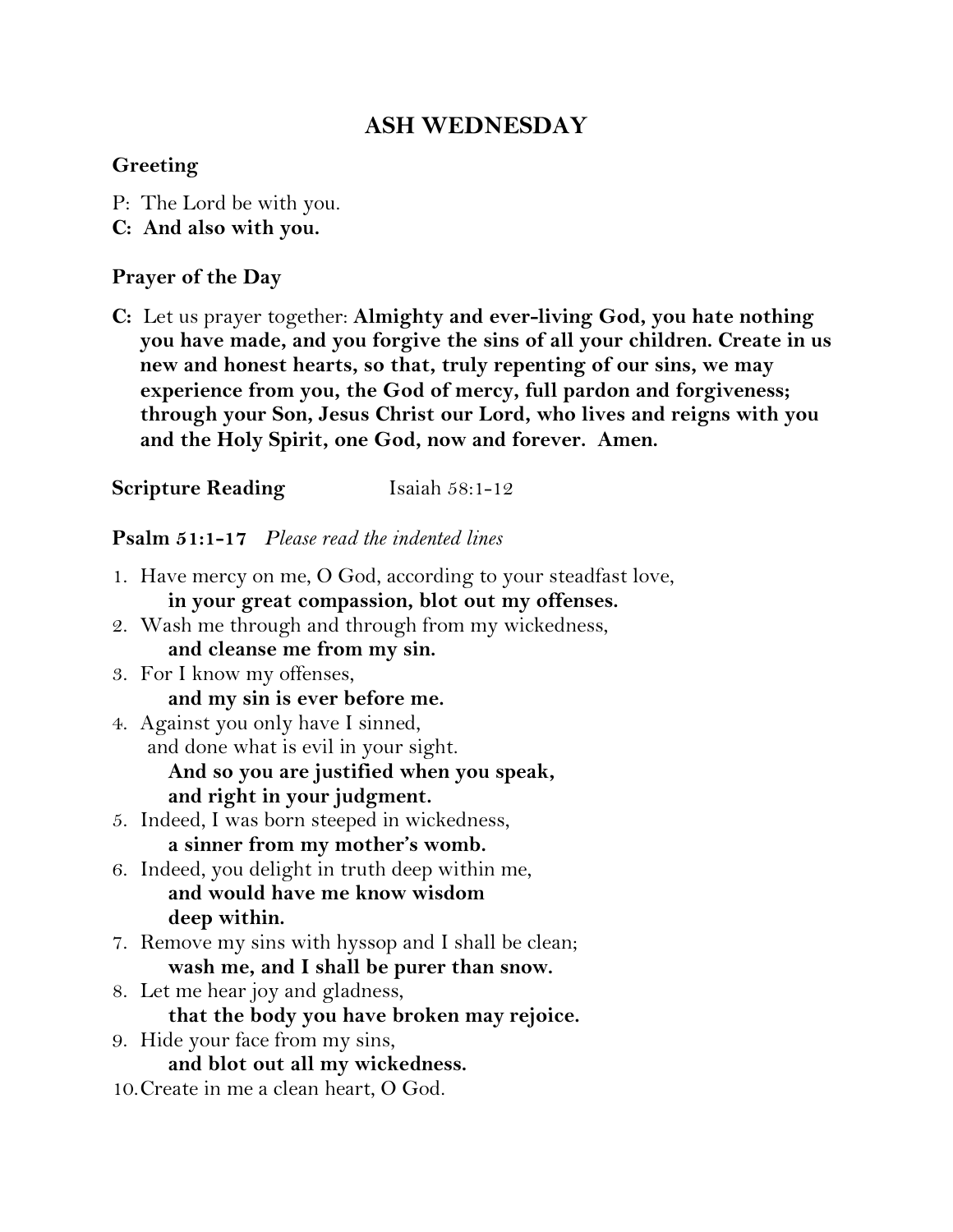**and renew a right spirit within me.**

11.Cast me not away from your presence, **and take not your Holy Spirit from me.** 12.Restore to me the joy of your salvation, **and sustain me with your bountiful Spirit.** 13.Let me teach your ways to offenders, **and sinners shall be restored to you.** 14.Rescue me from bloodshed, O God of my salvation, **and my tongue shall sing of your righteousness,**  15.O Lord, open my lips, **and my mouth shall proclaim your praise** 16.You take no delight in sacrifice, or I would give it **You are not pleased with burnt offering.** 17.The sacrifice of God is a troubled spirit; **a troubled and broken heart, O God, you will not despise.**

#### **Gospel Acclamation** (Joel 2:13)

P: Return to the Lord, your God,

**C: who is gracious and merciful, slow to anger; and abounding in steadfast love.** 

**Gospel** Matthew 6:1-6, 16-21 **Sermon Pastor Susan** 

# **Invitation to the Discipline of Lent**

P: Friends in Christ, today with the whole church we enter the time of remembering Jesus' passover from death to life and our life in Christ is renewed We begin this holy season by acknowledging our need for repentance and for God's mercy. We are created to experience joy in communion with God, to love one another, and to live in harmony with creation. But our sinful rebellion separates us from God, our neighbor, and creation, so that we do not enjoy the life our creator intended. As disciples of Jesus, we are called to a discipline that contends against evil and resists whatever leads us away from love of God and neighbor. I invite you, therefore, to the discipline of Lent: self-examination and repentance, prayer and fasting, sacrificial giving and works of love- strengthened by the gifts of word and sacrament. Let us begin our journey through these forty days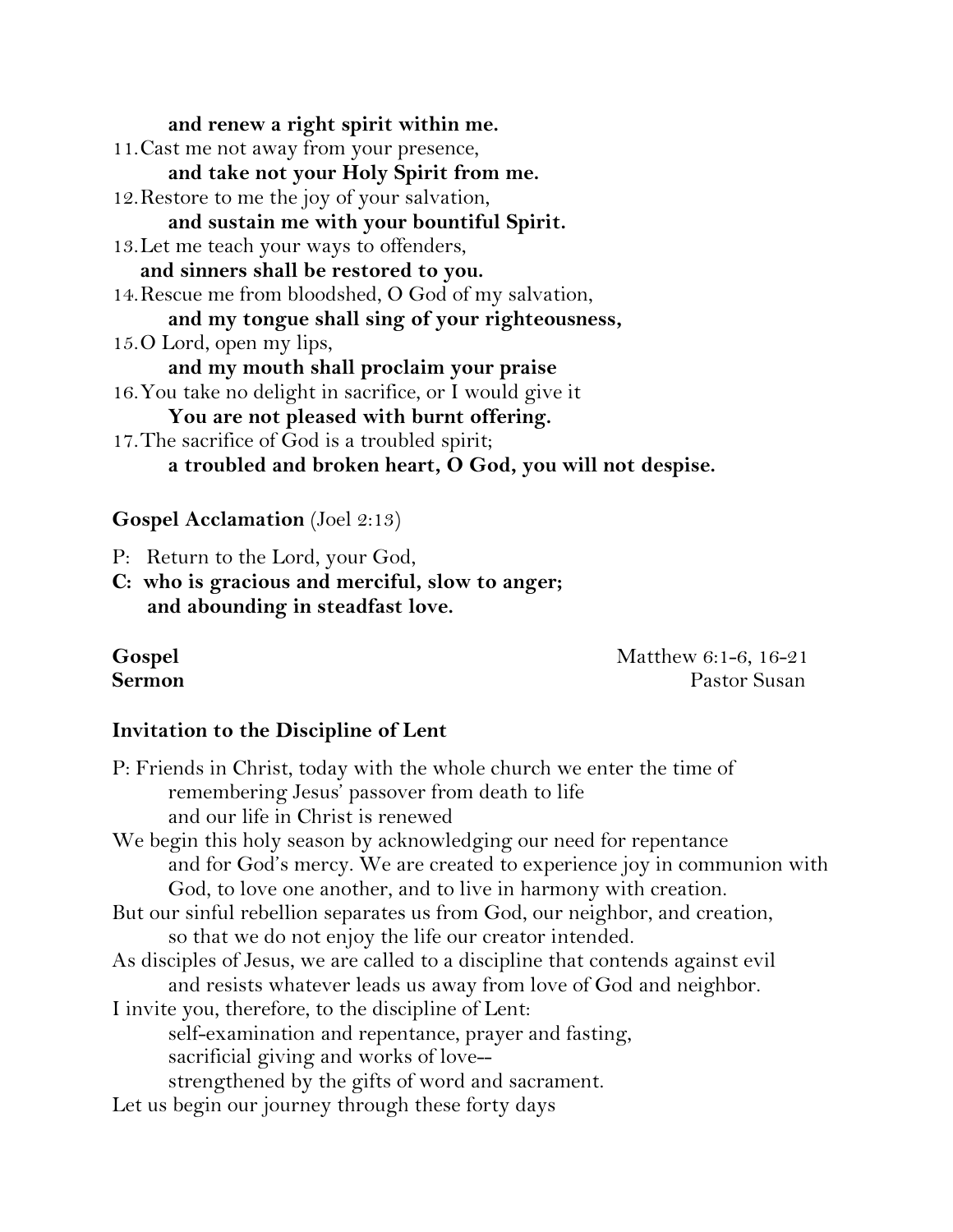to the great Three Days of Jesus' death and resurrection.

# **The Confession** *– Silence for self-examination*

- P: Most holy and merciful Lord,
- **C: we confess to you and to one another, and before the whole company of heaven, that we have sinned by our fault, by our own fault, by our own most grievous fault, in thought, word, and deed; by what we have done, and by what we have left undone.**
- A: We have not loved you with our whole heart, and mind, and strength. We have not loved our neighbors as ourselves. We have not forgiven others, as we have been forgiven.

# **C: Have mercy on us, O God.**

P: We have shut our ears to your call to serve as Christ served us. We have not been true to the mind of Christ. We have grieved your Holy Spirit

# **C: Have mercy on us, O God.**

A: Our past unfaithfulness, the pride, envy, hypocrisy and apathy that have infected our lives, we confess to you.

# **C: Have mercy on us, O God.**

P: Our self-indulgent appetites and ways, and our exploitation of other people, we confess to you.

# **C: Have mercy on us, O God.**

A: Our negligence in prayer and worship, and our failure to commend the faith that is in us, we confess to you.

# **C: Have mercy on us, O God.**

P: Our neglect of human need and suffering, and our indifference to injustice and cruelty, we confess to you.

**C: Have mercy on us, O God.**

A: Our false judgements, our uncharitable thoughts toward our neighbors, and our prejudice and contempt toward those who differ from us, we confess to you

# **C: Have mercy on us, O God.**

P: Our waste and pollution of your creation, and our lack of concern for those who come after us, we confess to you.

# **C: Have mercy on us, O God.**

A: Restore us, O God, and let your anger depart from us. **C: Hear us O God for your mercy is great. Amen.**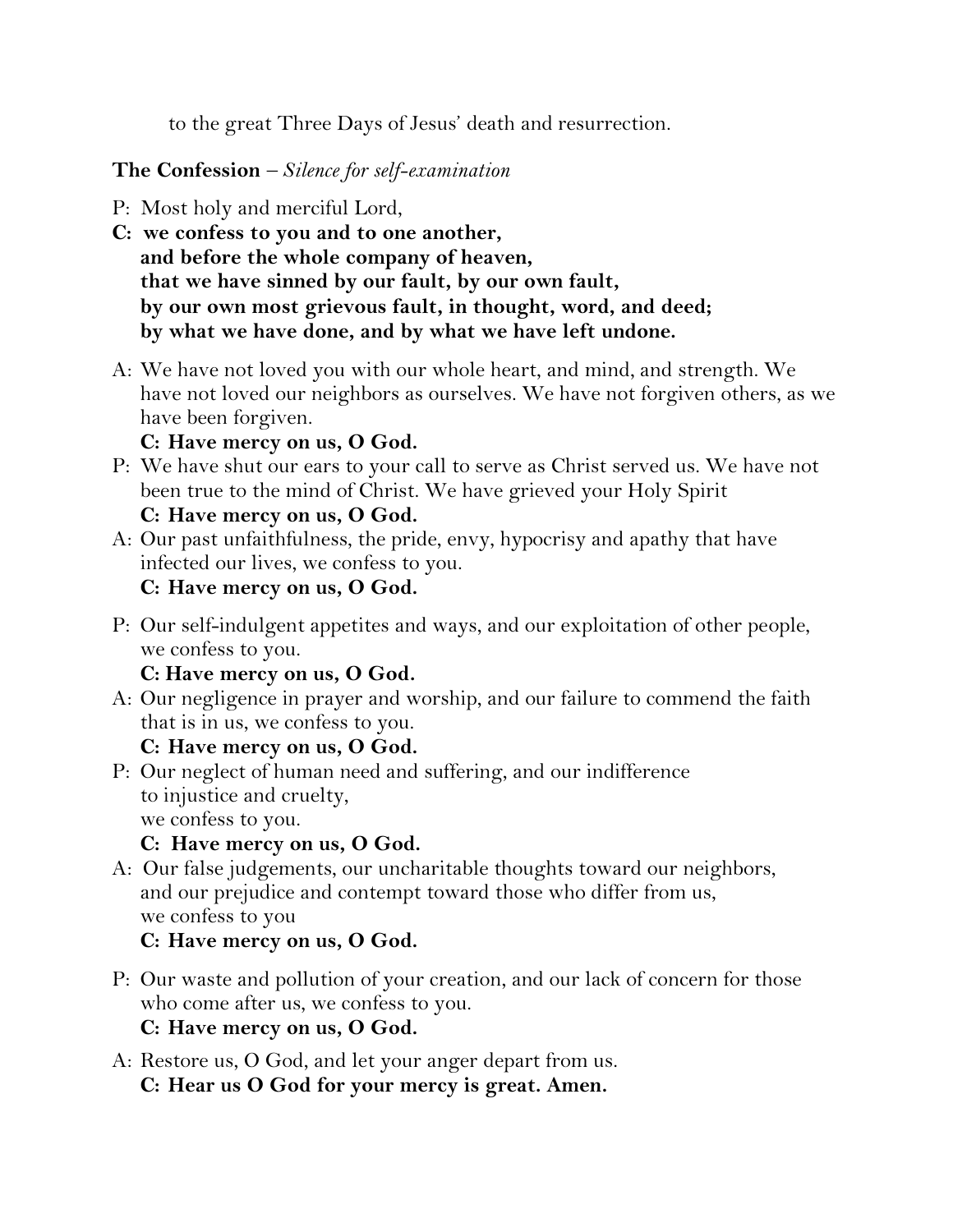### **THE IMPOSITION OF ASHES**

*Ashes are applied to the forehead in the sign of the cross with the words, "Remember that you are dust, and to dust you shall return." All ages are encouraged to receive this reminder of our mortality and dependence upon God.*

 P: Almighty God, you have created us out of the dust of the earth. May these ashes be a sign of our mortality and penitence, reminding us that only by the cross of Jesus are we given eternal life; through the same Jesus Christ, our Savior and Lord. **Amen.** 

*After the imposition of ashes is given and received.* 

P: Accomplish in us, O God, the work of your salvation,

**C: that we may show forth your glory in the world.**

P: By the cross and Passion of your Son, our Savior,

**C: bring us with all your saints to the joy of his resurrection.**

 P: Almighty God, the Father of our Lord Jesus Christ, does not desire the death of sinners but rather that they may turn from their wickedness and live. Therefore, we implore God to grant us true repentance and the Holy Spirit, that those things which we do on this night may please God, that the rest of our life may be pure and holy, and that at the last we may come to God's eternal joy; through Jesus Christ our Lord. **Amen.**

*Silence for reflection*

**The Offering -** *A time to process your special offering through adventolathe.org; tithe.ly.org or by writing a check to be mailed to the church office. Thank you for supporting the ministries of Advent. In the sanctuary, you may bring your offering forward when you come to commune.*

# **THE SERVICE OF HOLY COMMUNION**

# **The Great Thanksgiving**

- P: The Lord be with you.
- **C: And also with you.**
- P: Lift up your hearts. **C: We lift them to the Lord.**